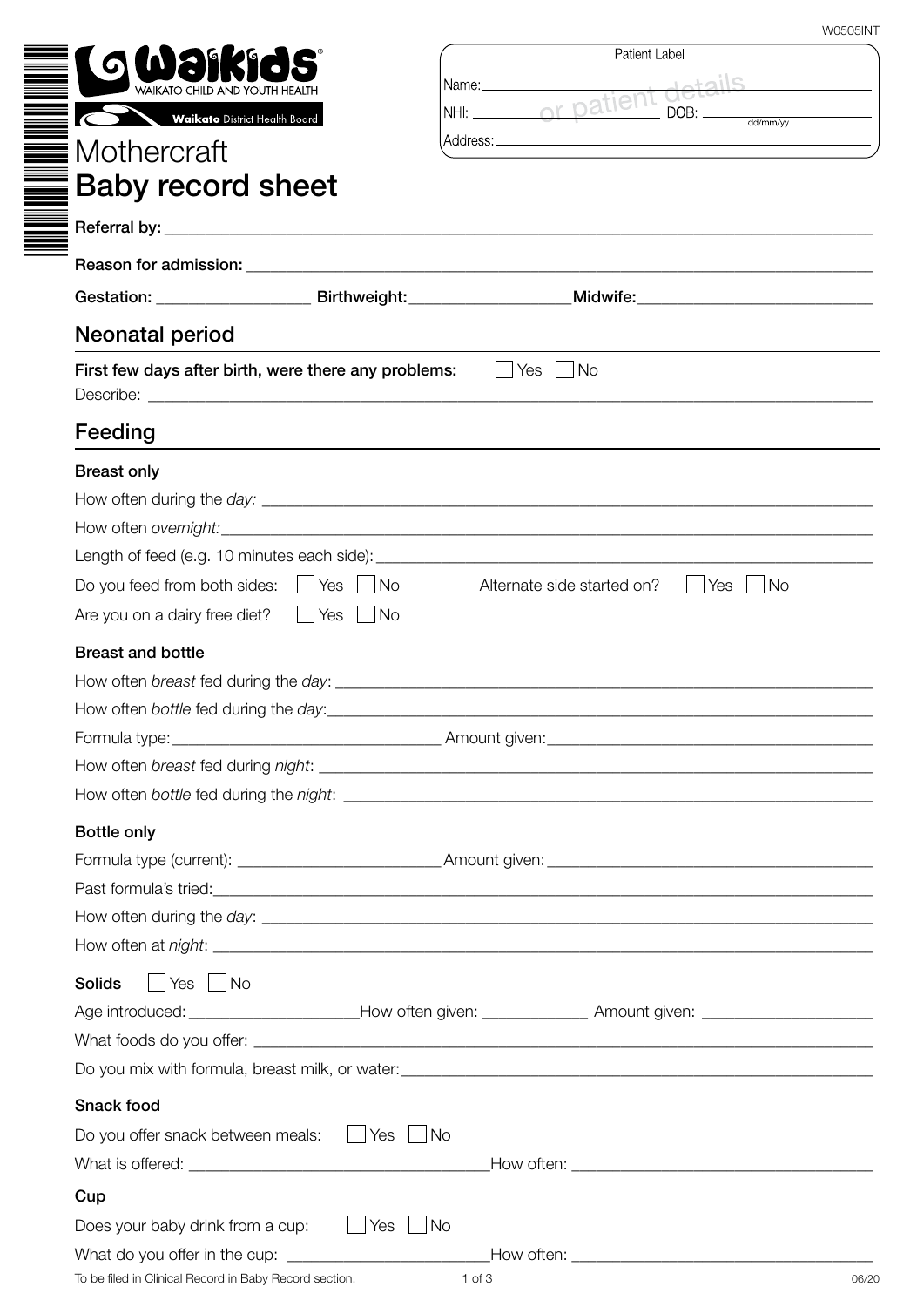| Patient Label                                                                                        |  |  |  |
|------------------------------------------------------------------------------------------------------|--|--|--|
|                                                                                                      |  |  |  |
| Name:______________<br>WAIKATO CHIID AND YOUTH HFAITH<br>DOB:                                        |  |  |  |
| <b>Waikato</b> District Health Board                                                                 |  |  |  |
| Mothercraft                                                                                          |  |  |  |
| <b>Baby record sheet</b> - continued                                                                 |  |  |  |
| <b>Spilling and vomiting</b>                                                                         |  |  |  |
| Does your baby spill:<br>Yes $ $<br>$\overline{\phantom{a}}$ No<br>small amounts or<br>large amounts |  |  |  |
| When does your baby spill: ________________                                                          |  |  |  |
| <b>No</b><br>Is it forceful?<br>Yes                                                                  |  |  |  |
| <b>Bowel motions</b>                                                                                 |  |  |  |
| Frequency of babies bowel motions in every 24 hours: ____________________________                    |  |  |  |
|                                                                                                      |  |  |  |
| Any concerns about babies bowel motions?<br>$\vert$ Yes $\vert$<br><b>No</b>                         |  |  |  |
|                                                                                                      |  |  |  |
| Does your baby have a rash on their bottom? Ves<br><b>No</b>                                         |  |  |  |
|                                                                                                      |  |  |  |
| <b>Urine</b>                                                                                         |  |  |  |
| $8+$<br>Less than 4<br>$4$ to $8$<br>How many wet nappies does baby have in 24 hours?                |  |  |  |
| <b>Sleeping patterns</b>                                                                             |  |  |  |
| Where does your baby sleep?<br>Cot<br>Pepi pod/wahakura<br><b>Bassinet</b><br><b>Bed</b>             |  |  |  |
| $Yes \Box No - who does baby share with?$<br>Do they have a separate room?                           |  |  |  |
| Do you feed your baby to sleep?<br>Yes<br>  No                                                       |  |  |  |
|                                                                                                      |  |  |  |
|                                                                                                      |  |  |  |
|                                                                                                      |  |  |  |
|                                                                                                      |  |  |  |
|                                                                                                      |  |  |  |
|                                                                                                      |  |  |  |
| Which of the following do you use to settle baby:                                                    |  |  |  |
| Wrapping<br>Dummy<br>Patting<br>Rocking/music<br>White noise                                         |  |  |  |
| Do you have any special bed time routines (e.g singing/feeding to sleep)? _________________________  |  |  |  |
|                                                                                                      |  |  |  |
| Do you at any time take your baby into your bed?<br>Yes<br>No.                                       |  |  |  |
|                                                                                                      |  |  |  |
| Do you know about the "safe sleep / SUDI prevention" messages?<br>No<br>Yes                          |  |  |  |
| Crying                                                                                               |  |  |  |
| <b>No</b><br>Do you feel your baby cries too much?<br>Yes                                            |  |  |  |
| Do you recognise your babies different cries?<br>$\Box$ Yes<br><b>No</b>                             |  |  |  |
|                                                                                                      |  |  |  |
|                                                                                                      |  |  |  |